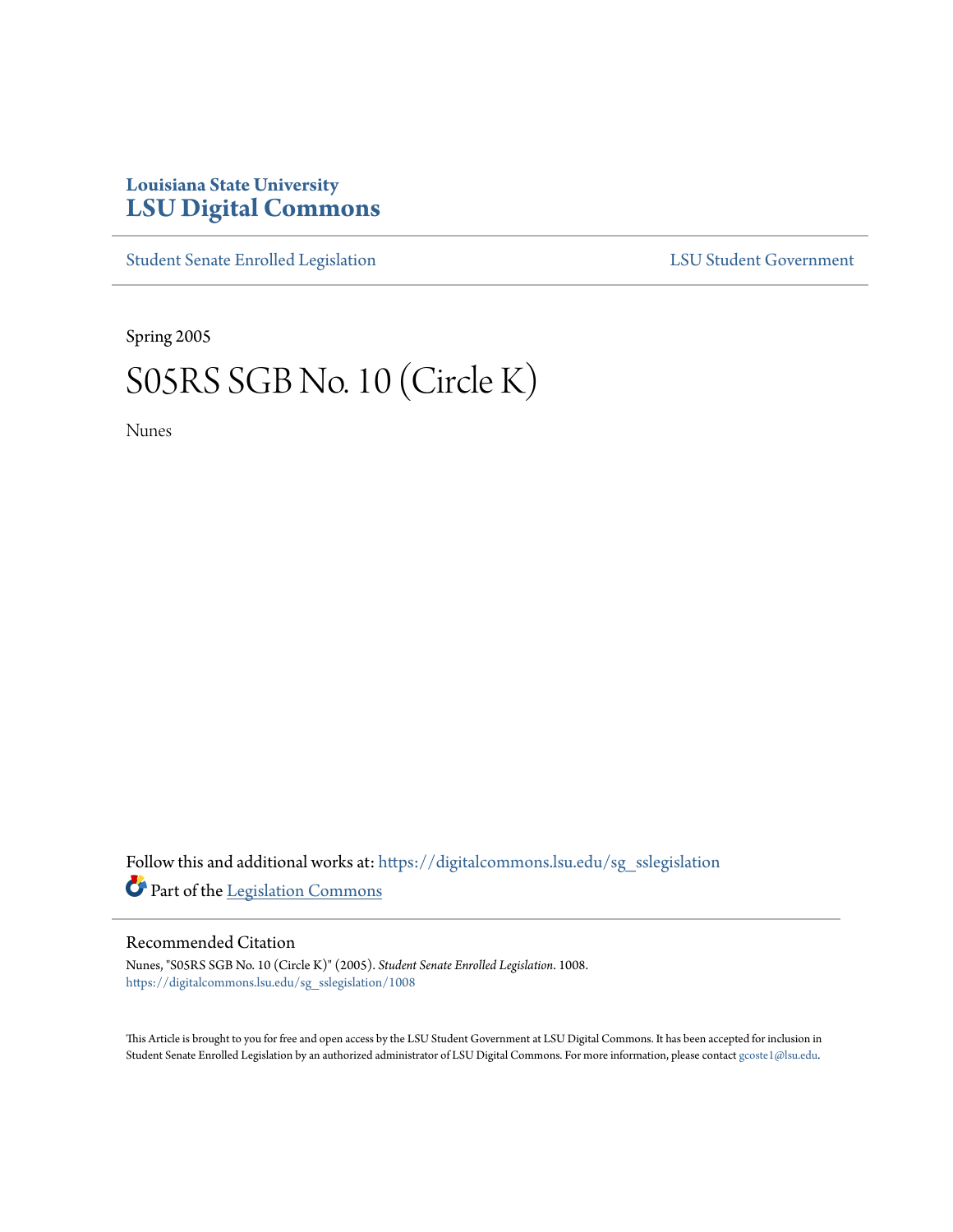**STUDENT GOVERNMENT** ENROLLED

[LOUISIANA STATE UNIVERSITY]

**STUDENT SENATE S05RS SGB NO. 10 BY: SENATOR NUNES**

### A BILL

#### **TO APPROPRIATE EIGHT HUNDRED NINETY DOLLARS (\$890.00) TO THE CIRCLE K CLUB AT LSU TO DEFRAY THE COST OF ATTENDING THE 50th CIRCLE K ITERNATIONAL CONVENTION IN GREENSBORO, NORTH CAROLINA, AUGUST 12-17, 2005.**

- **PARAGRAPH 1:** WHEREAS, THE CIRCLE K CLUB AT LSU IS A RECOGNIZED STUDENT ORGANIZATION AT LSU, AND
- **PARAGRAPH 2:** WHEREAS, CIRCLE K INTERNATIONAL IS AN INTERNATIONAL SERVICE ORGANIZATION AFFILLIATED WITH KIWANIS AND KEY CLUB INTERNATIONAL AND IS MADE UP OF OVER 12,000 MEMBERS FROM 13 DIFFERENT COUNTRIES ON MORE THAN 500 CAMPUSES IN 30 ORGANIZED DISTRICTS, AND
- **PARAGRAPH 3:** WHEREAS, THE CIRCLE K CLUB AT LSU HAS PROVIDED 47 YEARS OF SERVICE TO THE LSU CAMPUS AND COMMUNITY, AND
- **PARAGRAPH 4:** WHEREAS, DELEGATES WILL ELECT THE NEXT BOARD OF INTERNATIONAL OFFICERS, PARTICIPATE IN VARIOUS WORKSHOPS, AND COMPETE FOR AWARDS THROUGHOUT INTERNATIONAL, AND
- **PARAGRAPH 5:** WHEREAS, CIRCLE K INTERNATIONAL WILL BE CELEBRATING ITS 50TH GOLDEN ANNIVERSARY IN GREENSBORO, NORTH CAROLINA, AUGUST 12-17, 2005, AND
- **PARAGRAPH 6:** WHEREAS, THE CLUB IS IN NEED OF FINANCIAL SUPPORT TO PARTICIPATE IN THIS ONCE IN A LIFETIME EVENT IN CELEBRATION OF THE  $50^{th}$  anniversary.

**PARAGRAPH 7:** THEREFORE, BE IT ENACTED BY THE STUDENT GOVERNMENT OF LOUISIANA STATE UNIVERSITY AND AGRICULTURAL AND MECHANICAL COLLEGE THUS HEREBY APPROPRIATE EIGHT HUNDRED NINETY DOLLARS (\$890.00) TO THE CIRCLE K CLUB AT LSU TO DEFRAY THE COST OF ATTENDING THE  $50^{\rm th}$  CIRCLE K INTERNATIONAL CONVENTION IN GREENSBORO, NORTH CAROLINA.

- **PARAGRAPH 8:** THIS BILL SHALL TAKE EFFECT UPON PASSAGE BY A THREE-FOURTHS MAJORITY VOTE OF THE LSU STUDENT SENATE AND SIGNATURE BY THE PRESIDENT, UPON LAPSE OF TIME FOR PRESIDENTIAL ACTION, OR IF VETOED BY THE PRESIDENT AND SUBSEQUENTLY APPROVED BY THE SENATE, ON THE DATE OF SUCH APPROVAL.
- **PARAGRAPH 9:** ALL MONIES NOT EXPENDED BY THE END OF THE 2005 FISCAL YEAR WILL REVERT TO THE SENATE GENERAL CONTINGENCY. SHOULD ANY PROVISION OF ARTICLE VI SECTIONS 14 THROUGH 17 OF THE STUDENT GOVERNMENT BYLAWS BE VIOLATED, RIGHTS TO GRANTED FUNDING WILL BE FORFEITED AND THIS